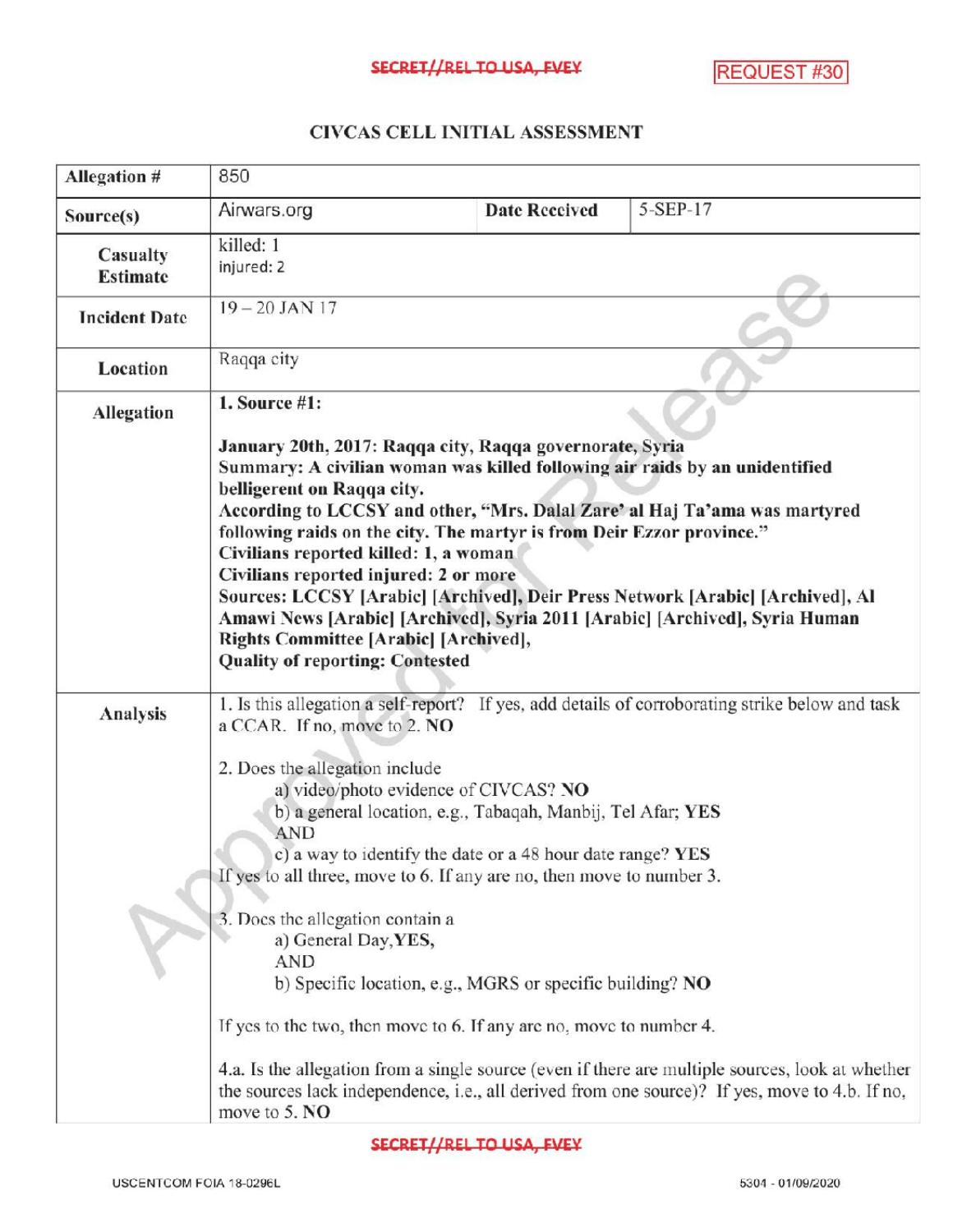## **SECRET//REL TO USA, FVEY**

|                                        | 4.b. Is the single source a high quality source (well-known/credible news source) OR does it<br>provide specific facts that may warrant a CCAR, i.e., a way to narrow down a reasonable<br>list of strikes to assess. If yes, move to 6. If no, then move to 4.c.<br>4.c. Has media interviewed witnesses and/or victims? If yes, then contact journalist and re-<br>assess. If no, then close the allegation.<br>5.a. Are any of the sources high quality? YES If yes, move to 6. If no, move to 5.b.<br>5.b. Are there at least two corroborating sources (total of 3) that independently reported the |  |
|----------------------------------------|----------------------------------------------------------------------------------------------------------------------------------------------------------------------------------------------------------------------------------------------------------------------------------------------------------------------------------------------------------------------------------------------------------------------------------------------------------------------------------------------------------------------------------------------------------------------------------------------------------|--|
|                                        | allegation, OR does it provide specific facts that may warrant a CCAR? If yes, move to 6.<br>If no, close the allegation.                                                                                                                                                                                                                                                                                                                                                                                                                                                                                |  |
|                                        | 6. Does the allegation contain sufficient information on the time, location and details to<br>make an assessment of credibility? I.e., does it provide enough information to determine the<br>date within 48 hour; does it provide enough information to determine a neighborhood,<br>landmark, or other way to where the alleged incident occurred within a .5km radius? If yes,<br>move to 7. If no, close the allegation. YES                                                                                                                                                                         |  |
|                                        | 7. Are there any potentially corroborating strikes? If yes, answer the below questions and<br>task CCAR. If no, close allegation.NO                                                                                                                                                                                                                                                                                                                                                                                                                                                                      |  |
|                                        | IZ & SY<br>MAT, 0 strikes<br>CAOC log, 0 strikes<br>CJTF kmz, 0 strikes<br>CJTF $log$ , $\theta$ strikes                                                                                                                                                                                                                                                                                                                                                                                                                                                                                                 |  |
|                                        | IZ<br>CJFLCC log, -email, N/A                                                                                                                                                                                                                                                                                                                                                                                                                                                                                                                                                                            |  |
|                                        | SY<br>lag, - email (Start 22 JUL 2017) N/A                                                                                                                                                                                                                                                                                                                                                                                                                                                                                                                                                               |  |
| <b>Non-US Coalition</b><br>Involvement |                                                                                                                                                                                                                                                                                                                                                                                                                                                                                                                                                                                                          |  |
| Decision                               | Close the IA<br>There are no strikes in or around the alleged area, Raqqa.                                                                                                                                                                                                                                                                                                                                                                                                                                                                                                                               |  |
| Report<br><b>Approved By:</b>          |                                                                                                                                                                                                                                                                                                                                                                                                                                                                                                                                                                                                          |  |